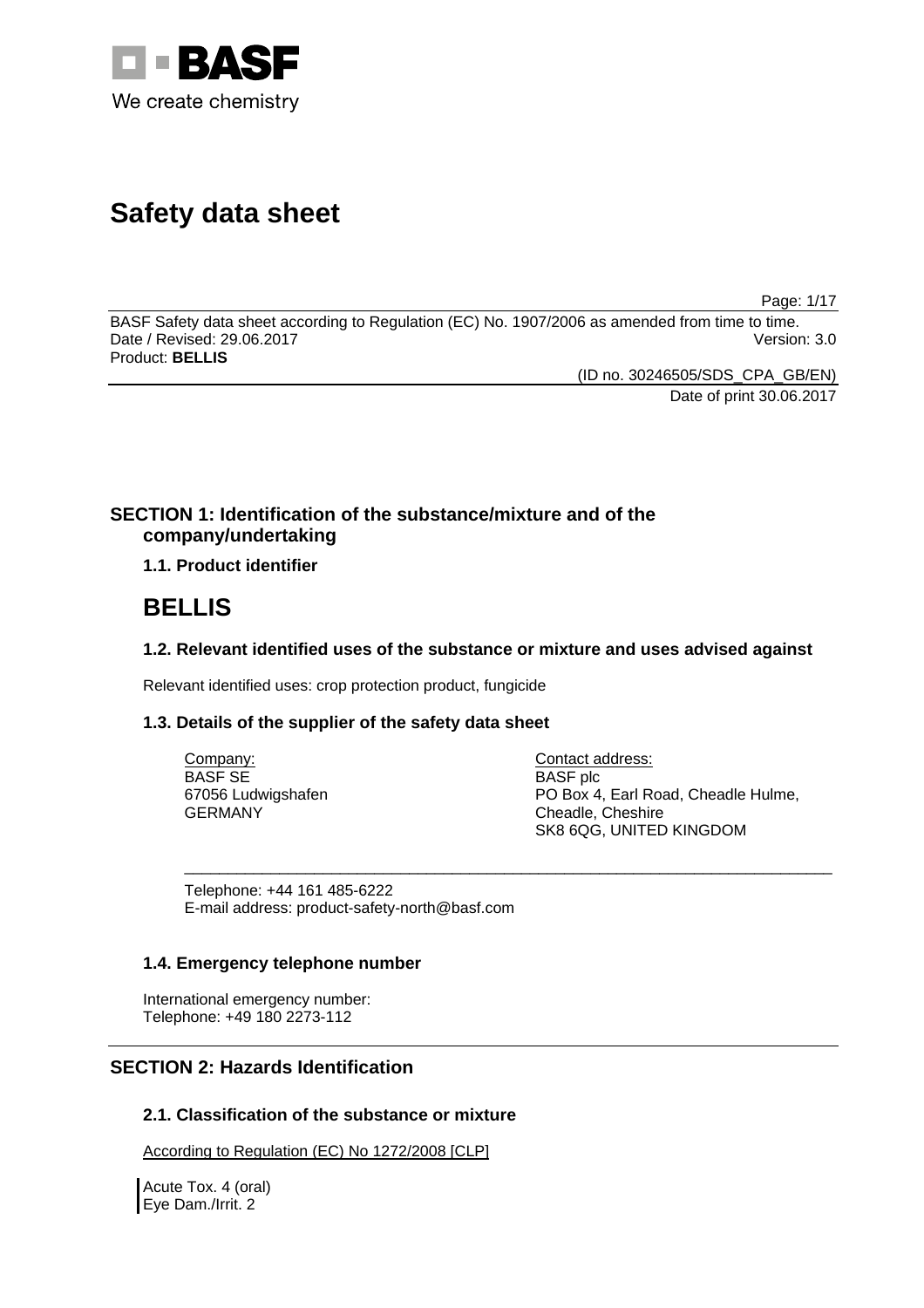Page: 2/17

BASF Safety data sheet according to Regulation (EC) No. 1907/2006 as amended from time to time. Date / Revised: 29.06.2017 Version: 3.0 Product: **BELLIS** 

(ID no. 30246505/SDS\_CPA\_GB/EN)

Date of print 30.06.2017

Aquatic Acute 1 Aquatic Chronic 1

H319, H302, H400, H410, EUH401

For the classifications not written out in full in this section the full text can be found in section 16.

### **2.2. Label elements**

Globally Harmonized System (GHS) in accordance with UK regulations.



Signal Word: Warning

| Hazard Statement:                      |                                                                                                                                     |  |
|----------------------------------------|-------------------------------------------------------------------------------------------------------------------------------------|--|
| H319                                   | Causes serious eye irritation.                                                                                                      |  |
| H302                                   | Harmful if swallowed.                                                                                                               |  |
| H400                                   | Very toxic to aquatic life.                                                                                                         |  |
| H410                                   | Very toxic to aquatic life with long lasting effects.                                                                               |  |
| <b>EUH401</b>                          | To avoid risks to human health and the environment, comply with the<br>instructions for use.                                        |  |
| <b>Precautionary Statement:</b>        |                                                                                                                                     |  |
| P101                                   | If medical advice is needed, have product container or label at hand.                                                               |  |
| P102                                   | Keep out of reach of children.                                                                                                      |  |
| P103                                   | Read label before use.                                                                                                              |  |
| Precautionary Statements (Prevention): |                                                                                                                                     |  |
| P270                                   | Do not eat, drink or smoke when using this product.                                                                                 |  |
| P280                                   | Wear eye protection.                                                                                                                |  |
| P264                                   | Wash with plenty of water and soap thoroughly after handling.                                                                       |  |
| Precautionary Statements (Response):   |                                                                                                                                     |  |
| P301 + P312                            | IF SWALLOWED: Call a POISON CENTER or doctor/physician if you<br>feel unwell.                                                       |  |
| P305 + P351 + P338                     | IF IN EYES: Rinse cautiously with water for several minutes. Remove<br>contact lenses, if present and easy to do. Continue rinsing. |  |
| P330                                   | Rinse mouth.                                                                                                                        |  |
| P391                                   | Collect spillage.                                                                                                                   |  |
|                                        |                                                                                                                                     |  |

Precautionary Statements (Disposal):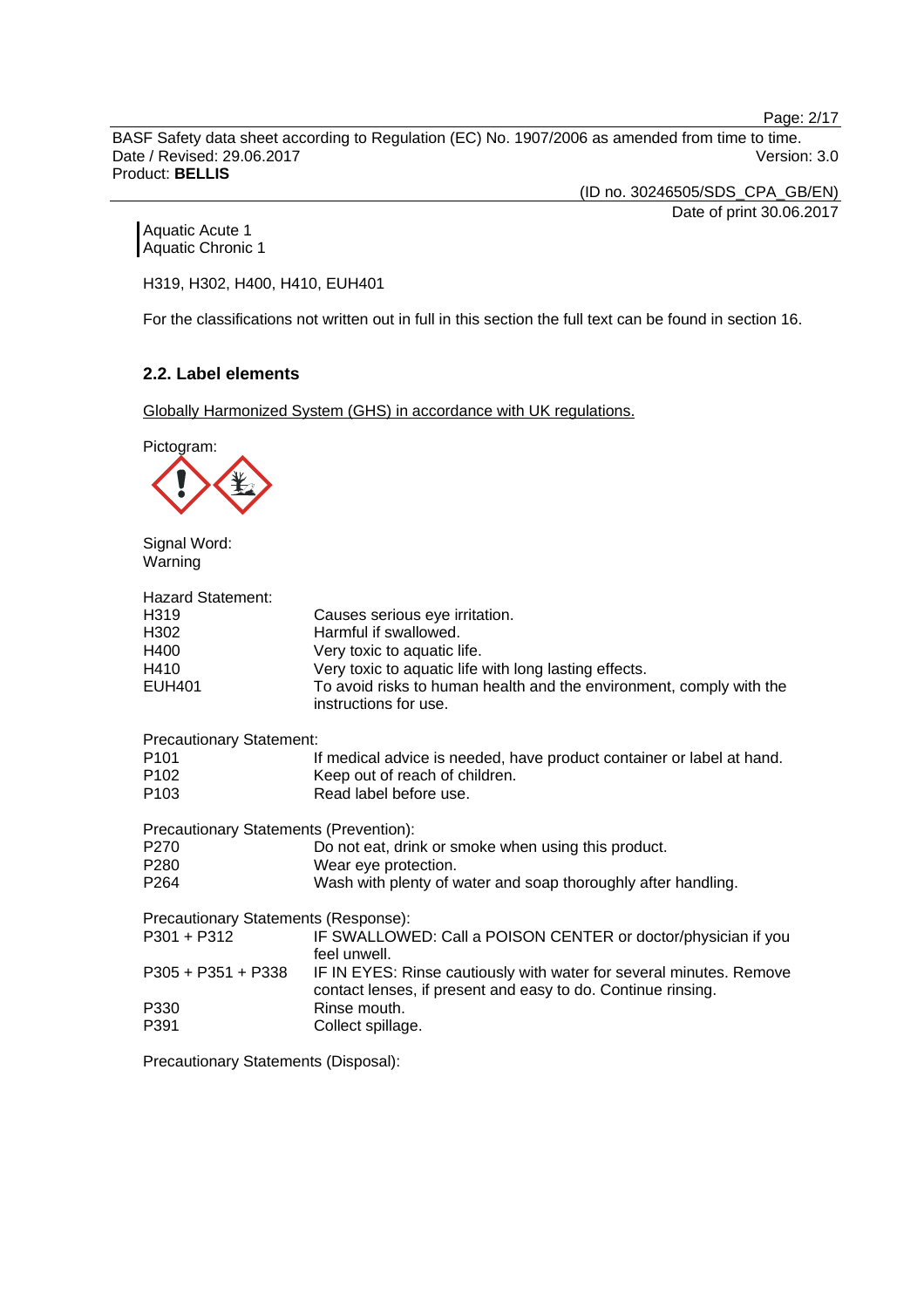Page: 3/17

BASF Safety data sheet according to Regulation (EC) No. 1907/2006 as amended from time to time. Date / Revised: 29.06.2017 Version: 3.0 Product: **BELLIS** 

(ID no. 30246505/SDS\_CPA\_GB/EN)

Date of print 30.06.2017 P501 Dispose of contents/container to a licensed hazardous-waste disposal contractor or collection site except for empty clean containers which can be disposed of as non-hazardous waste.

According to Regulation (EC) No 1272/2008 [CLP]

Hazard determining component(s) for labelling: BOSCALID, PYRACLOSTROBIN

### **2.3. Other hazards**

According to Regulation (EC) No 1272/2008 [CLP]

See section 12 - Results of PBT and vPvB assessment.

If applicable information is provided in this section on other hazards which do not result in classification but which may contribute to the overall hazards of the substance or mixture.

### **SECTION 3: Composition/Information on Ingredients**

#### **3.1. Substances**

Not applicable

### **3.2. Mixtures**

#### Chemical nature

crop protection product, fungicide, water dispersible granules

Hazardous ingredients (GHS) according to Regulation (EC) No. 1272/2008

boscalid (ISO); 2-chloro-N-(4'-chloro[1,1'-biphenyl]-2-yl)-nicotinamide Content (W/W): 25.2 % CAS Number: 188425-85-6 Aquatic Chronic 2 H411

pyraclostrobin (ISO); methyl N-{2-[1-(4-chlorophenyl)-1H-pyrazol-3-yloxymethyl]phenyl}(Nmethoxy)carbamate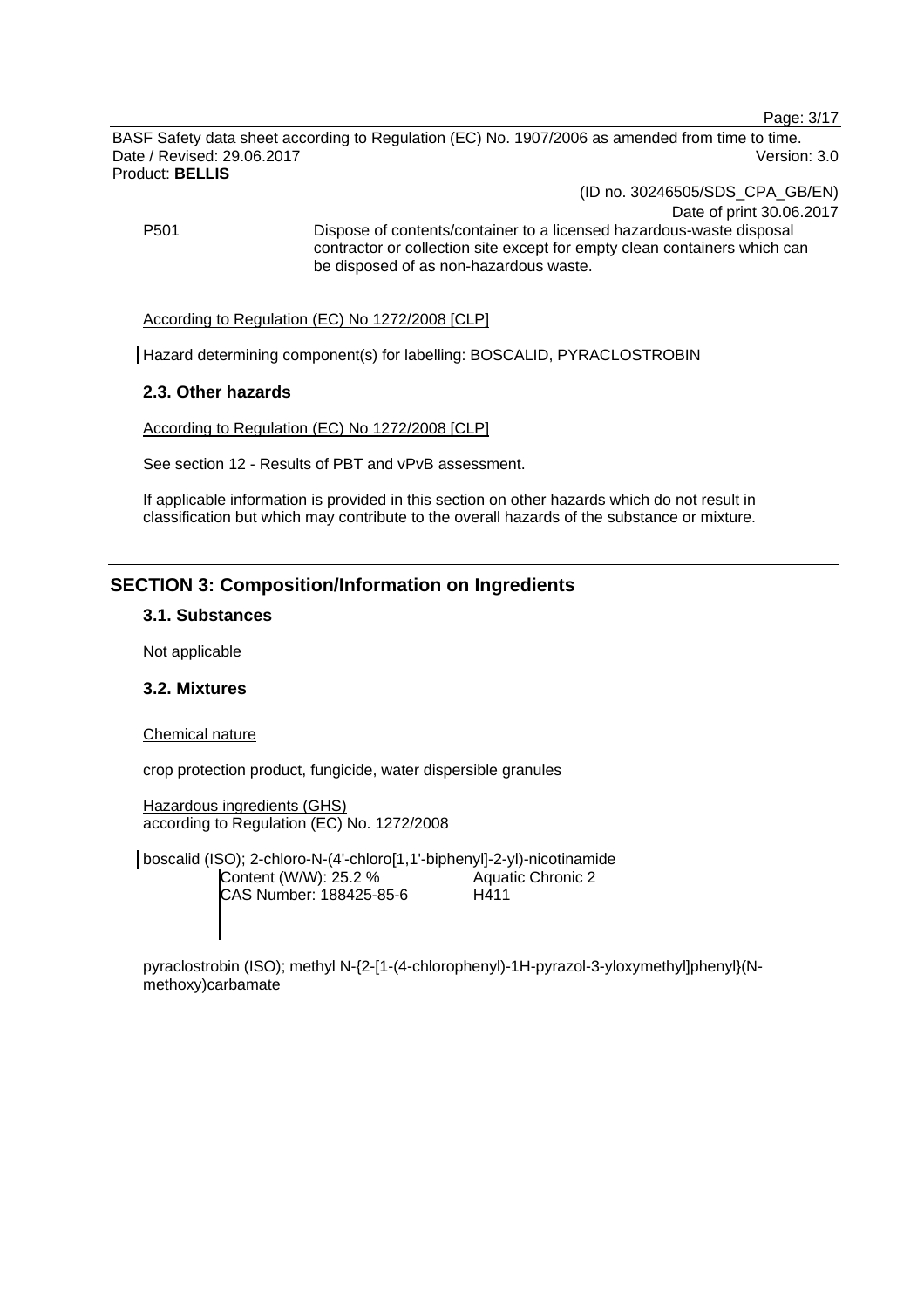Page: 4/17

BASF Safety data sheet according to Regulation (EC) No. 1907/2006 as amended from time to time. Date / Revised: 29.06.2017 Version: 3.0 Product: **BELLIS** 

(ID no. 30246505/SDS\_CPA\_GB/EN)

Date of print 30.06.2017

|                            | Pale VI                               |
|----------------------------|---------------------------------------|
| Content (W/W): 12.8 %      | Acute Tox. 3 (Inhalation - mist)      |
| CAS Number: 175013-18-0    | Skin Corr./Irrit. 2                   |
| INDEX-Number: 613-272-00-6 | STOT SE 3 (irr. to respiratory syst.) |
|                            | Aquatic Acute 1                       |
|                            | <b>Aquatic Chronic 1</b>              |
|                            | M-factor acute: 100                   |
|                            | M-factor chronic: 100                 |
|                            | H315, H331, H335, H400, H410          |
|                            |                                       |
|                            |                                       |

H319, H315

Sodium alkylnaphthalenesulfonate, polymer with formaldehyde  $Content (W/W): < 15 %$  Skin Corr./Irrit. 2 Eye Dam./Irrit. 2

Ammonium sulphate

Content (W/W): < 15 % CAS Number: 7783-20-2 EC-Number: 231-984-1 REACH registration number: 01- 2119455044-46

Silica gel, precipitated, crystalline free Content (W/W): < 15 % CAS Number: 112926-00-8 REACH registration number: 01- 2119379499-16

Kaolin

Content (W/W):  $< 5 \%$ CAS Number: 1332-58-7 EC-Number: 310-194-1

Sodium sulphate

Content (W/W):  $< 5 \%$ CAS Number: 7757-82-6 EC-Number: 231-820-9 REACH registration number: 01- 2119519226-43

For the classifications not written out in full in this section, including the hazard classes and the hazard statements, the full text is listed in section 16.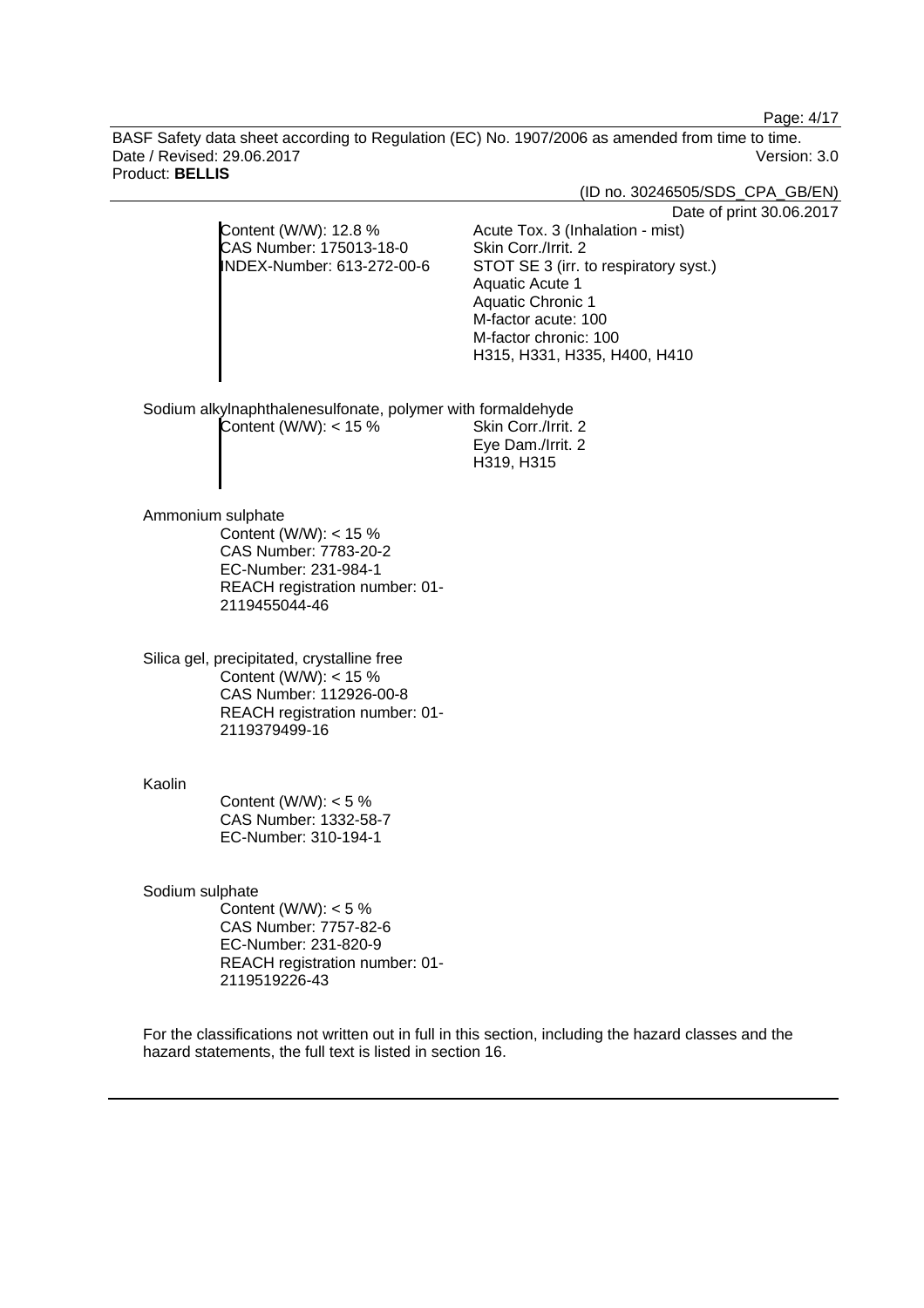Page: 5/17

BASF Safety data sheet according to Regulation (EC) No. 1907/2006 as amended from time to time. Date / Revised: 29.06.2017 Version: 3.0 Product: **BELLIS** 

(ID no. 30246505/SDS\_CPA\_GB/EN)

Date of print 30.06.2017

### **SECTION 4: First-Aid Measures**

### **4.1. Description of first aid measures**

Remove contaminated clothing.

Show container, label and/or safety data sheet to physician.

If inhaled: Keep patient calm, remove to fresh air, seek medical attention.

On skin contact: Wash thoroughly with soap and water.

On contact with eyes:

Wash affected eyes for at least 15 minutes under running water with eyelids held open, consult an eye specialist.

On ingestion: Immediately rinse mouth and then drink 200-300 ml of water, seek medical attention.

### **4.2. Most important symptoms and effects, both acute and delayed**

Symptoms: The most important known symptoms and effects are described in the labelling (see section 2) and/or in section 11., Further important symptoms and effects are so far not known.

### **4.3. Indication of any immediate medical attention and special treatment needed**

Treatment: Treat according to symptoms (decontamination, vital functions), no known specific antidote.

### **SECTION 5: Fire-Fighting Measures**

#### **5.1. Extinguishing media**

Suitable extinguishing media: water spray, dry powder, foam

Unsuitable extinguishing media for safety reasons: carbon dioxide

#### **5.2. Special hazards arising from the substance or mixture**

carbon monoxide, Hydrogen chloride, Carbon dioxide, nitrogen oxides, organochloric compounds, sulfur oxides

The substances/groups of substances mentioned can be released in case of fire.

### **5.3. Advice for fire-fighters**

Special protective equipment: Wear self-contained breathing apparatus and chemical-protective clothing.

Further information: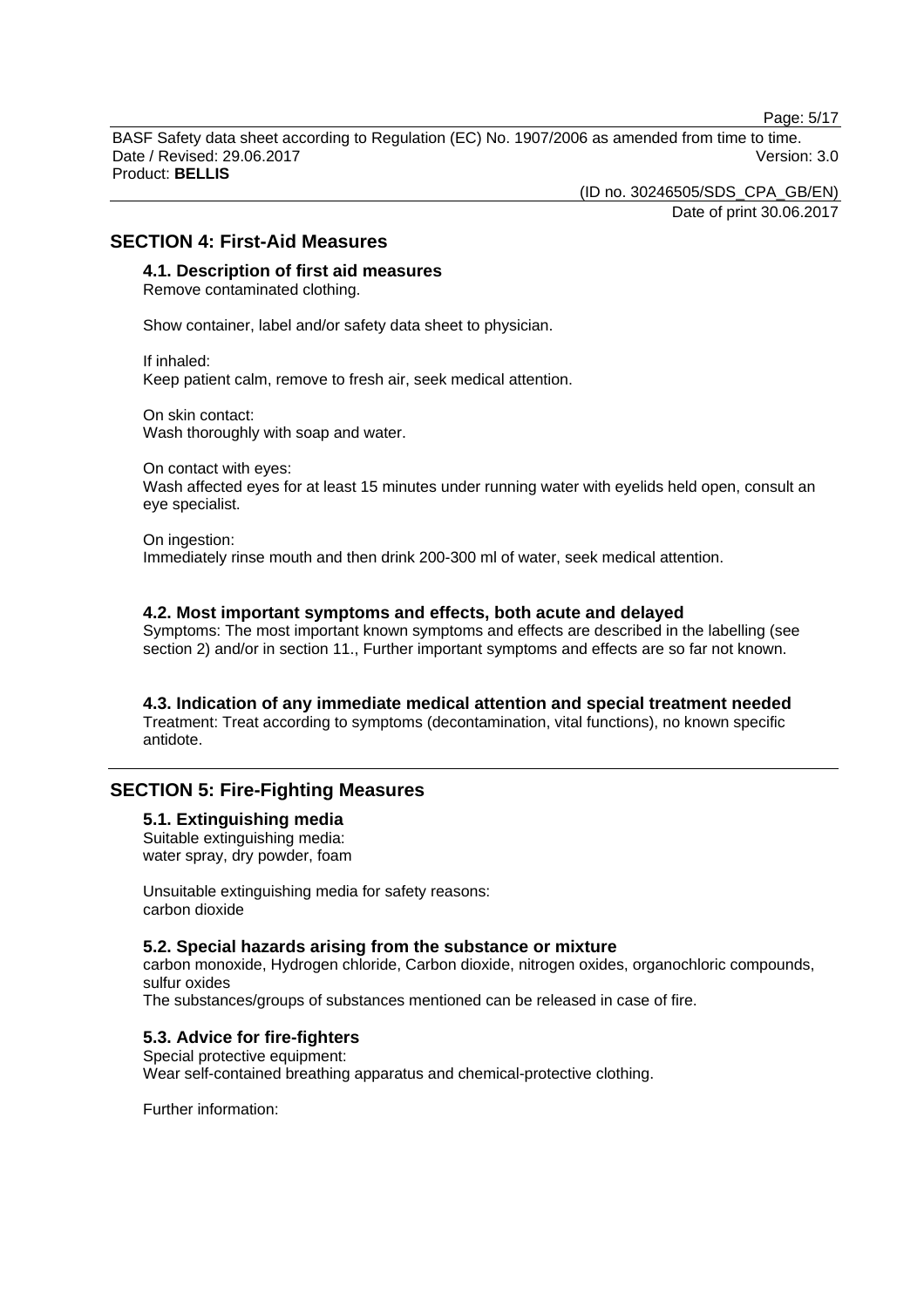Page: 6/17

BASF Safety data sheet according to Regulation (EC) No. 1907/2006 as amended from time to time. Date / Revised: 29.06.2017 Version: 3.0 Product: **BELLIS** 

(ID no. 30246505/SDS\_CPA\_GB/EN)

Date of print 30.06.2017

Keep containers cool by spraying with water if exposed to fire. In case of fire and/or explosion do not breathe fumes. Collect contaminated extinguishing water separately, do not allow to reach sewage or effluent systems. Dispose of fire debris and contaminated extinguishing water in accordance with official regulations.

### **SECTION 6: Accidental Release Measures**

**6.1. Personal precautions, protective equipment and emergency procedures**  Avoid dust formation. Use personal protective clothing. Avoid contact with the skin, eyes and clothing.

### **6.2. Environmental precautions**

Do not allow contamination of public drains or surface or ground waters. Inform local water plc if spillage enters drains and the Environment Agency (England & Wales), the Scottish Environmental Protection Agency (Scotland), or the Environment and Heritage Service (Northern Ireland) if it enters surface or ground waters. Keep people and animals away.

Do not discharge into the subsoil/soil. Do not discharge into drains/surface waters/groundwater.

### **6.3. Methods and material for containment and cleaning up**

For small amounts: Contain with dust binding material and dispose of.

For large amounts: Sweep/shovel up.

Avoid raising dust. Dispose of absorbed material in accordance with regulations. Collect waste in suitable containers, which can be labeled and sealed. Clean contaminated floors and objects thoroughly with water and detergents, observing environmental regulations.

#### **6.4. Reference to other sections**

Information regarding exposure controls/personal protection and disposal considerations can be found in section 8 and 13.

### **SECTION 7: Handling and Storage**

### **7.1. Precautions for safe handling**

No special measures necessary if stored and handled correctly. Ensure thorough ventilation of stores and work areas. When using do not eat, drink or smoke. Hands and/or face should be washed before breaks and at the end of the shift.

#### Protection against fire and explosion:

Avoid dust formation. Dust can form an explosive mixture with air. Prevent electrostatic charge sources of ignition should be kept well clear - fire extinguishers should be kept handy.

#### **7.2. Conditions for safe storage, including any incompatibilities**

Segregate from foods and animal feeds.

Further information on storage conditions: Keep away from heat. Protect against moisture. Protect from direct sunlight.

Protect from temperatures above: 40 °C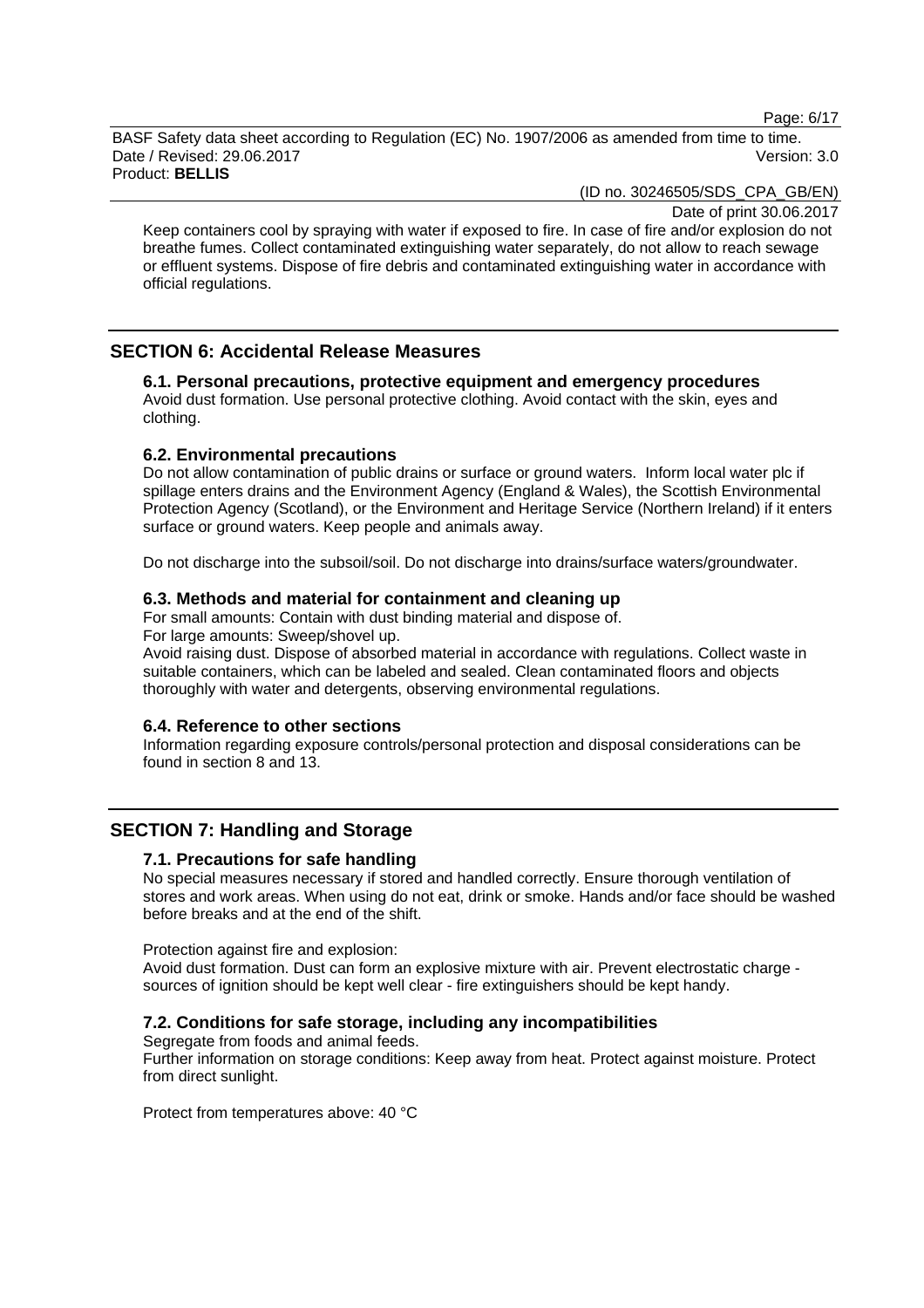Page: 7/17

BASF Safety data sheet according to Regulation (EC) No. 1907/2006 as amended from time to time. Date / Revised: 29.06.2017 Version: 3.0 Product: **BELLIS** 

(ID no. 30246505/SDS\_CPA\_GB/EN)

Date of print 30.06.2017

Changes in the properties of the product may occur if substance/product is stored above indicated temperature for extended periods of time.

#### **7.3. Specific end use(s)**

For the relevant identified use(s) listed in Section 1 the advice mentioned in this section 7 is to be observed.

### **SECTION 8: Exposure Controls/Personal Protection**

#### **8.1. Control parameters**

Components with occupational exposure limits

1332-58-7: Kaolin

TWA value 2 mg/m3 (WEL/EH 40 (UK)), Respirable dust

Refer to the current edition of HSE Guidance Note EH40 Occupational Exposure Limits (United Kingdom). For normal use and handling refer to the product label/leaflet.

### **8.2. Exposure controls**

Personal protective equipment

Respiratory protection:

Suitable respiratory protection for higher concentrations or long-term effect: Particle filter with medium efficiency for solid and liquid particles (e.g. EN 143 or 149, Type P2 or FFP2)

Hand protection:

Suitable chemical resistant safety gloves (EN 374) also with prolonged, direct contact (Recommended: Protective index 6, corresponding > 480 minutes of permeation time according to EN 374): E.g. nitrile rubber (0.4 mm), chloroprene rubber (0.5 mm), butyl rubber (0.7 mm) etc.

Eye protection:

Safety glasses with side-shields (frame goggles) (e.g. EN 166)

Body protection:

Body protection must be chosen depending on activity and possible exposure, e.g. apron, protecting boots, chemical-protection suit (according to EN 14605 in case of splashes or EN ISO 13982 in case of dust).

#### General safety and hygiene measures

The statements on personal protective equipment in the instructions for use apply when handling crop-protection agents in final-consumer packing. Wearing of closed work clothing is recommended. Store work clothing separately. Keep away from food, drink and animal feeding stuffs.

Environmental exposure controls For information regarding environmental exposure controls, see Section 6.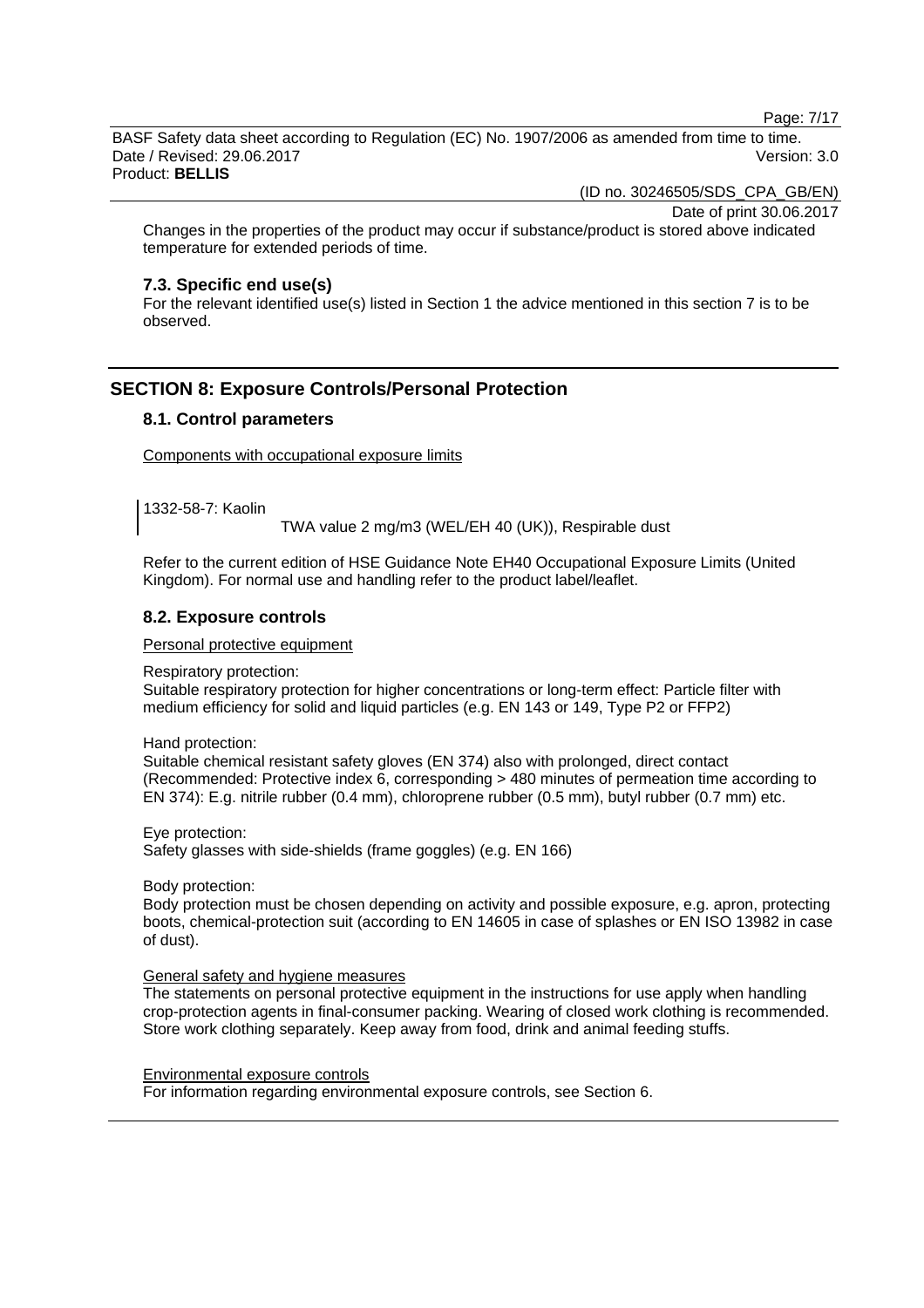Page: 8/17

BASF Safety data sheet according to Regulation (EC) No. 1907/2006 as amended from time to time. Date / Revised: 29.06.2017 **Version: 3.0** Product: **BELLIS** 

(ID no. 30246505/SDS\_CPA\_GB/EN)

Date of print 30.06.2017

### **SECTION 9: Physical and Chemical Properties**

### **9.1. Information on basic physical and chemical properties**

| Form:                                               | granules, extrudates                                                                                  |                               |
|-----------------------------------------------------|-------------------------------------------------------------------------------------------------------|-------------------------------|
| Colour:                                             | brown                                                                                                 |                               |
| Odour:                                              | moderate odour, smoky                                                                                 |                               |
| Odour threshold:                                    |                                                                                                       |                               |
| pH value:                                           | Not determined due to potential<br>health hazard by inhalation.<br>approx. $6 - 8$<br>(1 %(m), 20 °C) |                               |
| melting range:<br>Boiling point:                    | (as suspension)<br>approx. 50 °C                                                                      |                               |
|                                                     | not applicable                                                                                        |                               |
| Flash point:                                        |                                                                                                       |                               |
|                                                     | not applicable                                                                                        |                               |
| Evaporation rate:                                   |                                                                                                       |                               |
|                                                     | not applicable                                                                                        |                               |
| Flammability:<br>Lower explosion limit:             | not highly flammable                                                                                  | (Directive 84/449/EEC, A.10)  |
|                                                     | As a result of our experience with this                                                               |                               |
|                                                     | product and our knowledge of its                                                                      |                               |
|                                                     | composition we do not expect any                                                                      |                               |
|                                                     | hazard as long as the product is used                                                                 |                               |
|                                                     | appropriately and in accordance with                                                                  |                               |
|                                                     | the intended use.                                                                                     |                               |
| Upper explosion limit:                              |                                                                                                       |                               |
|                                                     | As a result of our experience with this                                                               |                               |
|                                                     | product and our knowledge of its                                                                      |                               |
|                                                     | composition we do not expect any                                                                      |                               |
|                                                     | hazard as long as the product is used                                                                 |                               |
|                                                     | appropriately and in accordance with                                                                  |                               |
|                                                     | the intended use.                                                                                     |                               |
| Vapour pressure:                                    |                                                                                                       |                               |
|                                                     | negligible                                                                                            |                               |
| Density:                                            | approx. 1.51 g/cm3                                                                                    | (OECD Guideline 109)          |
|                                                     | (20 °C)                                                                                               |                               |
| Relative vapour density (air):                      |                                                                                                       |                               |
|                                                     | not applicable                                                                                        |                               |
| Solubility in water:                                | dispersible                                                                                           |                               |
| Partitioning coefficient n-octanol/water (log Kow): |                                                                                                       |                               |
|                                                     | not applicable                                                                                        |                               |
| Self ignition:                                      | Temperature: 328 °C                                                                                   | (Method: Directive 92/69/EEC, |
|                                                     |                                                                                                       | A.16)                         |
|                                                     | Thermal decomposition: No decomposition if stored and handled as prescribed/indicated.                |                               |
| Viscosity, dynamic:                                 |                                                                                                       |                               |
|                                                     | not applicable, the product is a solid                                                                |                               |
| Explosion hazard:                                   | not explosive                                                                                         |                               |
| Fire promoting properties:                          | not fire-propagating                                                                                  | (Directive 92/69/EEC, A.17)   |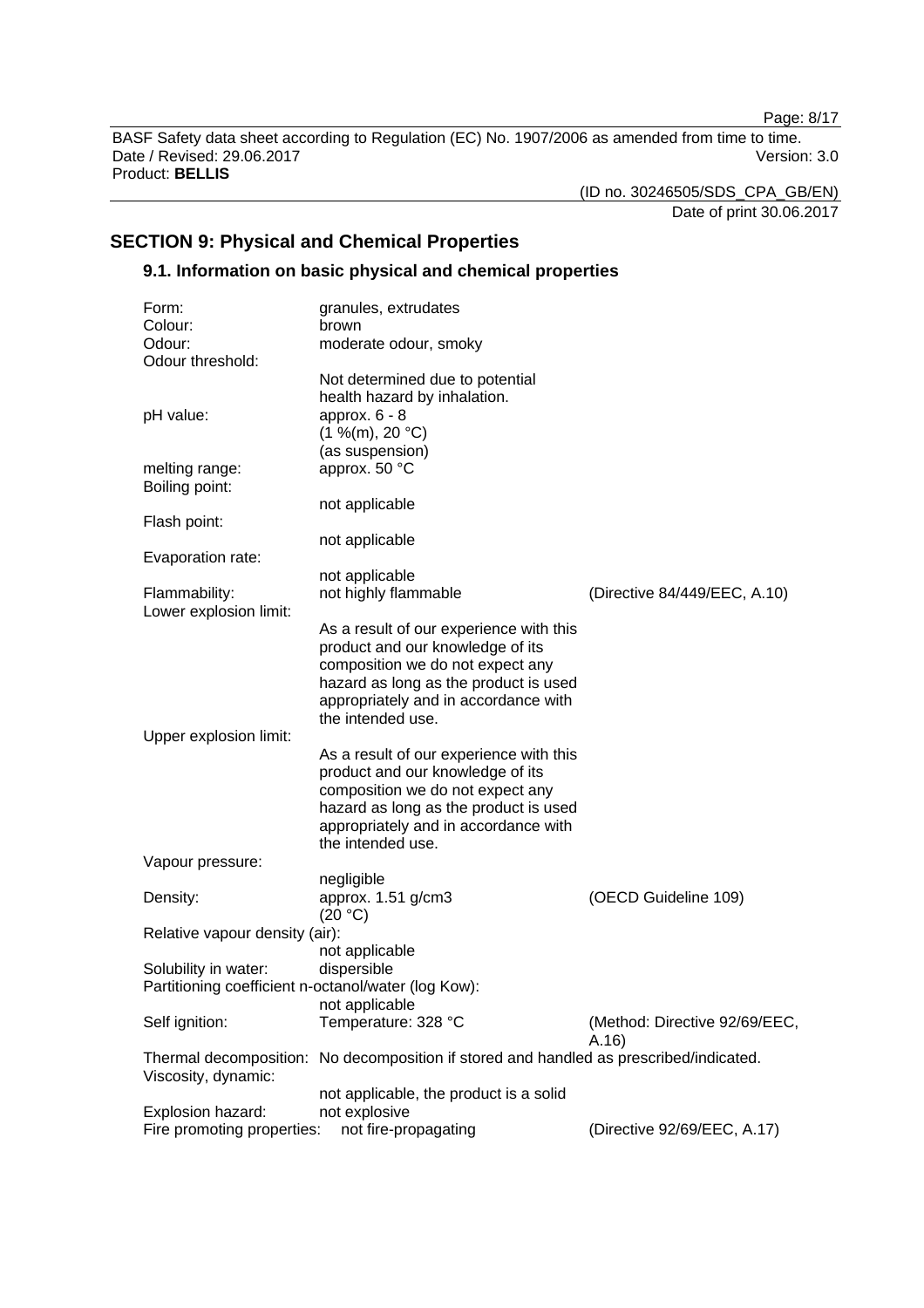Page: 9/17

BASF Safety data sheet according to Regulation (EC) No. 1907/2006 as amended from time to time. Date / Revised: 29.06.2017 Version: 3.0 Product: **BELLIS** 

(ID no. 30246505/SDS\_CPA\_GB/EN)

Date of print 30.06.2017

### **9.2. Other information**

| Self heating ability: | Not tested on account of the low<br>melting-point.                       |
|-----------------------|--------------------------------------------------------------------------|
| Bulk density:         | approx. 600 kg/m3<br>approx. 689 kg/m3<br>Apparent density after tamping |

### **SECTION 10: Stability and Reactivity**

### **10.1. Reactivity**

No hazardous reactions if stored and handled as prescribed/indicated.

### **10.2. Chemical stability**

The product is stable if stored and handled as prescribed/indicated.

### **10.3. Possibility of hazardous reactions**

No hazardous reactions if stored and handled as prescribed/indicated.

### **10.4. Conditions to avoid**

See MSDS section 7 - Handling and storage.

### **10.5. Incompatible materials**

Substances to avoid: strong acids, strong bases, strong oxidizing agents

### **10.6. Hazardous decomposition products**

Hazardous decomposition products: No hazardous decomposition products if stored and handled as prescribed/indicated.

### **SECTION 11: Toxicological Information**

### **11.1. Information on toxicological effects**

Acute toxicity

Assessment of acute toxicity:

The product has not been tested. The statement has been derived from substances/products of a similar structure or composition. Of moderate toxicity after single ingestion. Virtually nontoxic by inhalation. Virtually nontoxic after a single skin contact.

Experimental/calculated data: LD50 rat (oral): approx. 1,490 mg/kg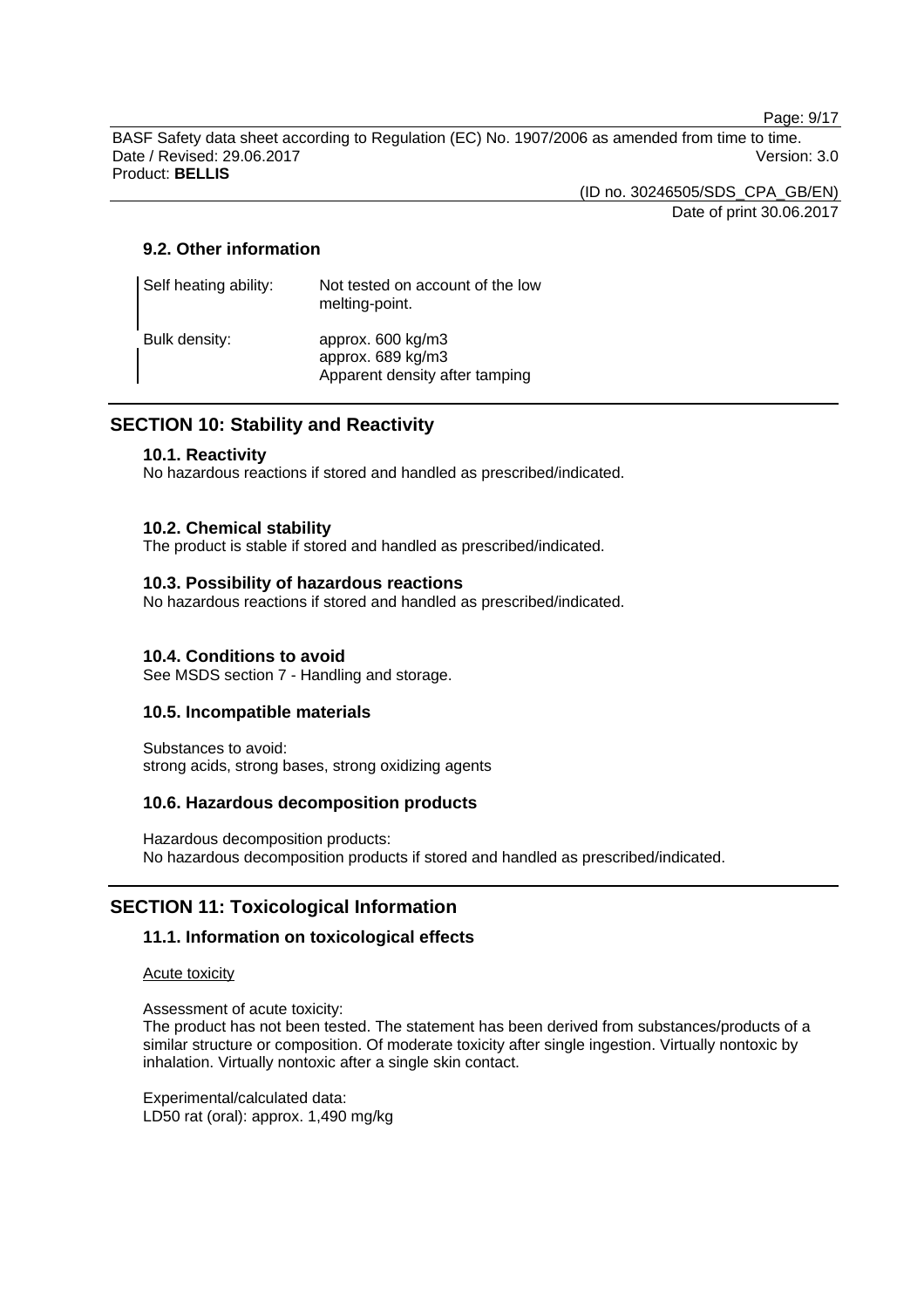Page: 10/17

BASF Safety data sheet according to Regulation (EC) No. 1907/2006 as amended from time to time. Date / Revised: 29.06.2017 **Version: 3.0** Product: **BELLIS** 

(ID no. 30246505/SDS\_CPA\_GB/EN)

Date of print 30.06.2017

LC50 rat (by inhalation):  $> 5.4$  mg/l 4 h

LD50 rat (dermal): > 2,000 mg/kg No mortality was observed.

#### Irritation

Assessment of irritating effects:

The product has not been tested. The statement has been derived from substances/products of a similar structure or composition. May cause slight irritation to the eyes. Not irritating to the skin.

Experimental/calculated data: Skin corrosion/irritation rabbit: non-irritant (OECD Guideline 404)

Serious eye damage/irritation rabbit: Slightly irritating. (OECD Guideline 405)

Respiratory/Skin sensitization

#### Assessment of sensitization:

The product has not been tested. The statement has been derived from substances/products of a similar structure or composition. There is no evidence of a skin-sensitizing potential.

#### Experimental/calculated data:

modified Buehler test guinea pig: Non-sensitizing.

#### Germ cell mutagenicity

#### Assessment of mutagenicity:

The product has not been tested. The statement has been derived from the properties of the individual components. Mutagenicity tests revealed no genotoxic potential.

#### **Carcinogenicity**

Assessment of carcinogenicity:

The product has not been tested. The statement has been derived from the properties of the individual components. The results of various animal studies gave no indication of a carcinogenic effect.

#### Reproductive toxicity

Assessment of reproduction toxicity:

The product has not been tested. The statement has been derived from the properties of the individual components. The results of animal studies gave no indication of a fertility impairing effect.

Developmental toxicity

Assessment of teratogenicity: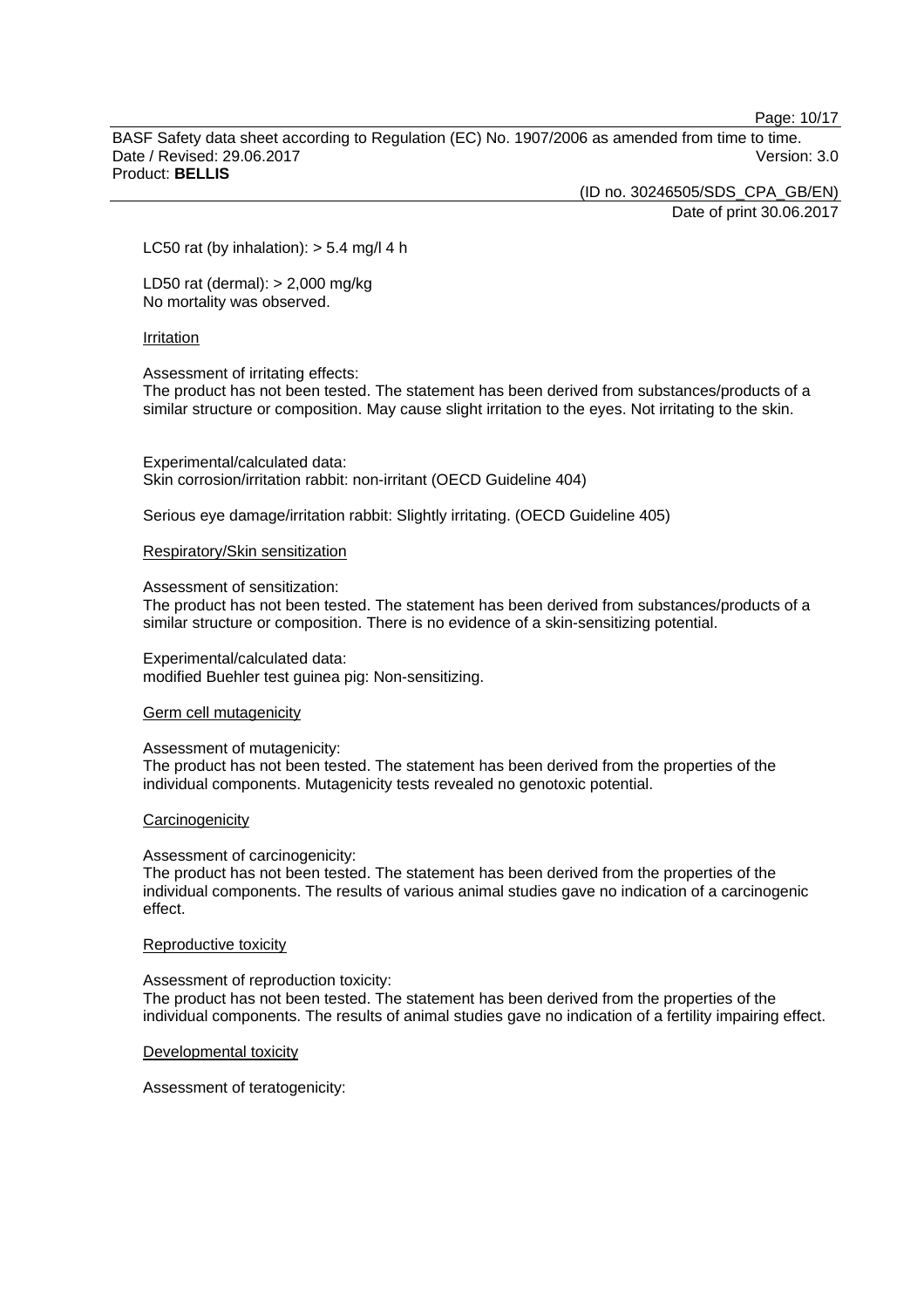Page: 11/17

BASF Safety data sheet according to Regulation (EC) No. 1907/2006 as amended from time to time. Date / Revised: 29.06.2017 Version: 3.0 Product: **BELLIS** 

(ID no. 30246505/SDS\_CPA\_GB/EN)

Date of print 30.06.2017

The product has not been tested. The statement has been derived from the properties of the individual components. Animal studies gave no indication of a developmental toxic effect at doses that were not toxic to the parental animals.

Specific target organ toxicity (single exposure)

Assessment of STOT single:

Based on the available information there is no specific target organ toxicity to be expected after a single exposure.

Remarks: The product has not been tested. The statement has been derived from the properties of the individual components.

Repeated dose toxicity and Specific target organ toxicity (repeated exposure)

Assessment of repeated dose toxicity:

The product has not been tested. The statement has been derived from the properties of the individual components.

*Information on: boscalid (ISO); 2-chloro-N-(4'-chloro[1,1'-biphenyl]-2-yl)-nicotinamide Assessment of repeated dose toxicity: Adaptive effects were observed after repeated exposure in animal studies.* 

*Information on: pyraclostrobin (ISO); methyl N-{2-[1-(4-chlorophenyl)-1H-pyrazol-3 yloxymethyl]phenyl}(N-methoxy)carbamate Assessment of repeated dose toxicity:* 

*After repeated exposure the prominent effect is local irritation. The substance may cause damage to the olfactory epithelium after repeated inhalation.* 

*Information on: Kaolin* 

*Assessment of repeated dose toxicity:* 

*Repeated inhalative uptake of particles/dust reaching the alveoli may cause damage to the lungs.* 

*Information on: Silica gel, precipitated, crystalline free Assessment of repeated dose toxicity: The substance may cause damage to the lung after repeated inhalation of high doses.*  ----------------------------------

#### Aspiration hazard

No aspiration hazard expected.

The product has not been tested. The statement has been derived from the properties of the individual components.

Other relevant toxicity information

Misuse can be harmful to health.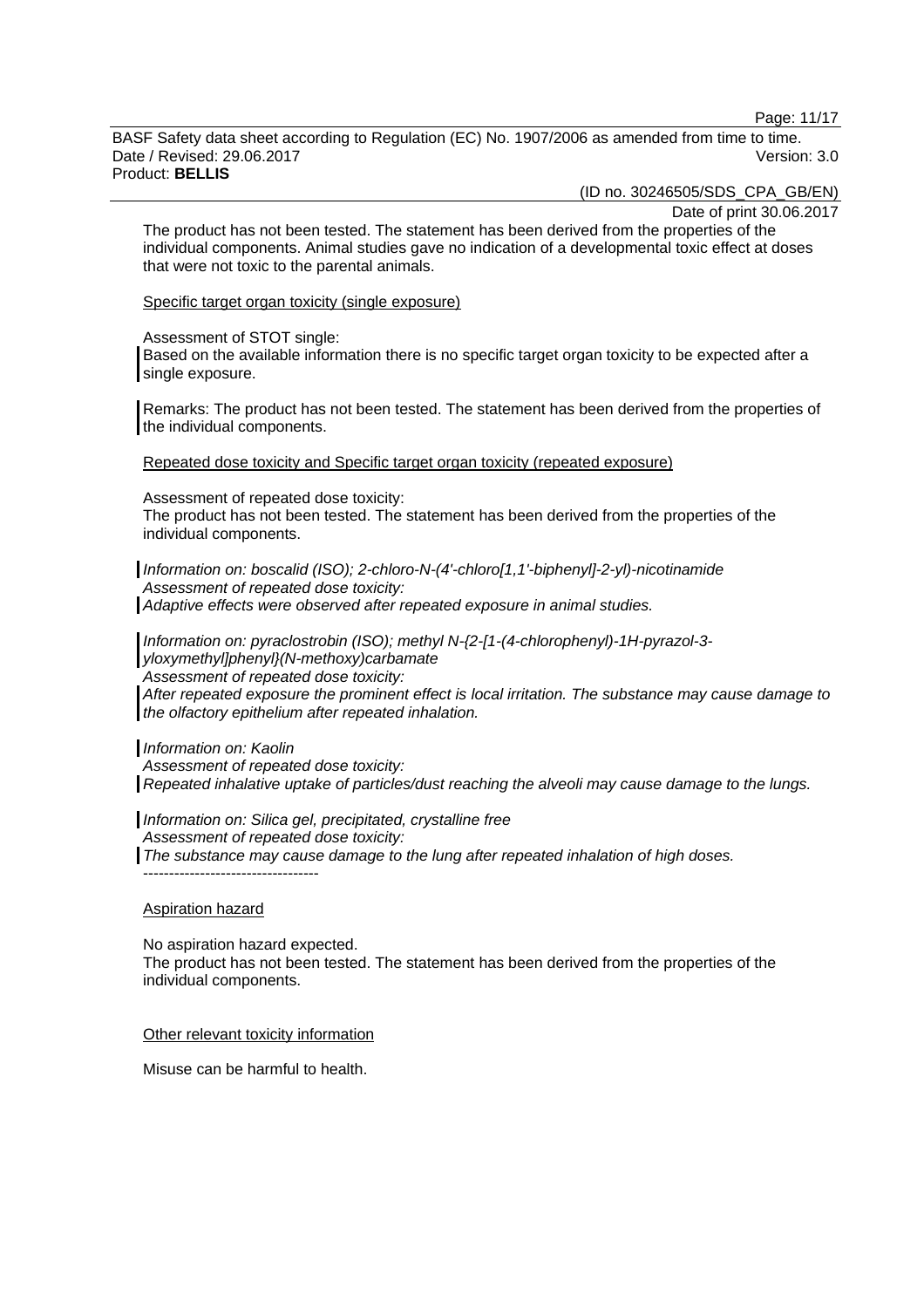Page: 12/17

BASF Safety data sheet according to Regulation (EC) No. 1907/2006 as amended from time to time. Date / Revised: 29.06.2017 Version: 3.0 Product: **BELLIS** 

> (ID no. 30246505/SDS\_CPA\_GB/EN) Date of print 30.06.2017

### **SECTION 12: Ecological Information**

### **12.1. Toxicity**

Assessment of aquatic toxicity: Very toxic to aquatic life with long lasting effects.

Toxicity to fish: LC50 (96 h) 0.042 mg/l, Oncorhynchus mykiss (OECD Guideline 203)

Aquatic invertebrates: EC50 (48 h) 0.08 mg/l, Daphnia magna (OECD Guideline 202, part 1)

Aquatic plants: EC50 (72 h) 4.99 mg/l (growth rate), Pseudokirchneriella subcapitata (OECD Guideline 201)

EC10 (72 h) 1.29 mg/l (growth rate), Pseudokirchneriella subcapitata (OECD Guideline 201)

*Information on: boscalid (ISO); 2-chloro-N-(4'-chloro[1,1'-biphenyl]-2-yl)-nicotinamide Chronic toxicity to fish:* 

*No observed effect concentration (97 d) 0.116 mg/l, Oncorhynchus mykiss* 

*Information on: pyraclostrobin (ISO); methyl N-{2-[1-(4-chlorophenyl)-1H-pyrazol-3 yloxymethyl]phenyl}(N-methoxy)carbamate Chronic toxicity to fish: No observed effect concentration (98 d) approx. 0.00235 mg/l, Oncorhynchus mykiss (OECD* 

*Guideline 210, Flow through.)*  ----------------------------------

*Information on: pyraclostrobin (ISO); methyl N-{2-[1-(4-chlorophenyl)-1H-pyrazol-3 yloxymethyl]phenyl}(N-methoxy)carbamate* 

*Chronic toxicity to aquatic invertebrates:* 

*No observed effect concentration (21 d) 0.004 mg/l, Daphnia magna (OECD Guideline 202, part 2, semistatic)* 

*The details of the toxic effect relate to the nominal concentration.* 

*No observed effect concentration (28 d) 0.00128 mg/l, Mysidopsis bahia (OPP 72-4 (EPA-Guideline), Flow through.)* 

*The statement of the toxic effect relates to the analytically determined concentration.*  ----------------------------------

### **12.2. Persistence and degradability**

Assessment biodegradation and elimination (H2O): The product has not been tested. The statement has been derived from the properties of the individual components.

*Information on: boscalid (ISO); 2-chloro-N-(4'-chloro[1,1'-biphenyl]-2-yl)-nicotinamide Assessment biodegradation and elimination (H2O):*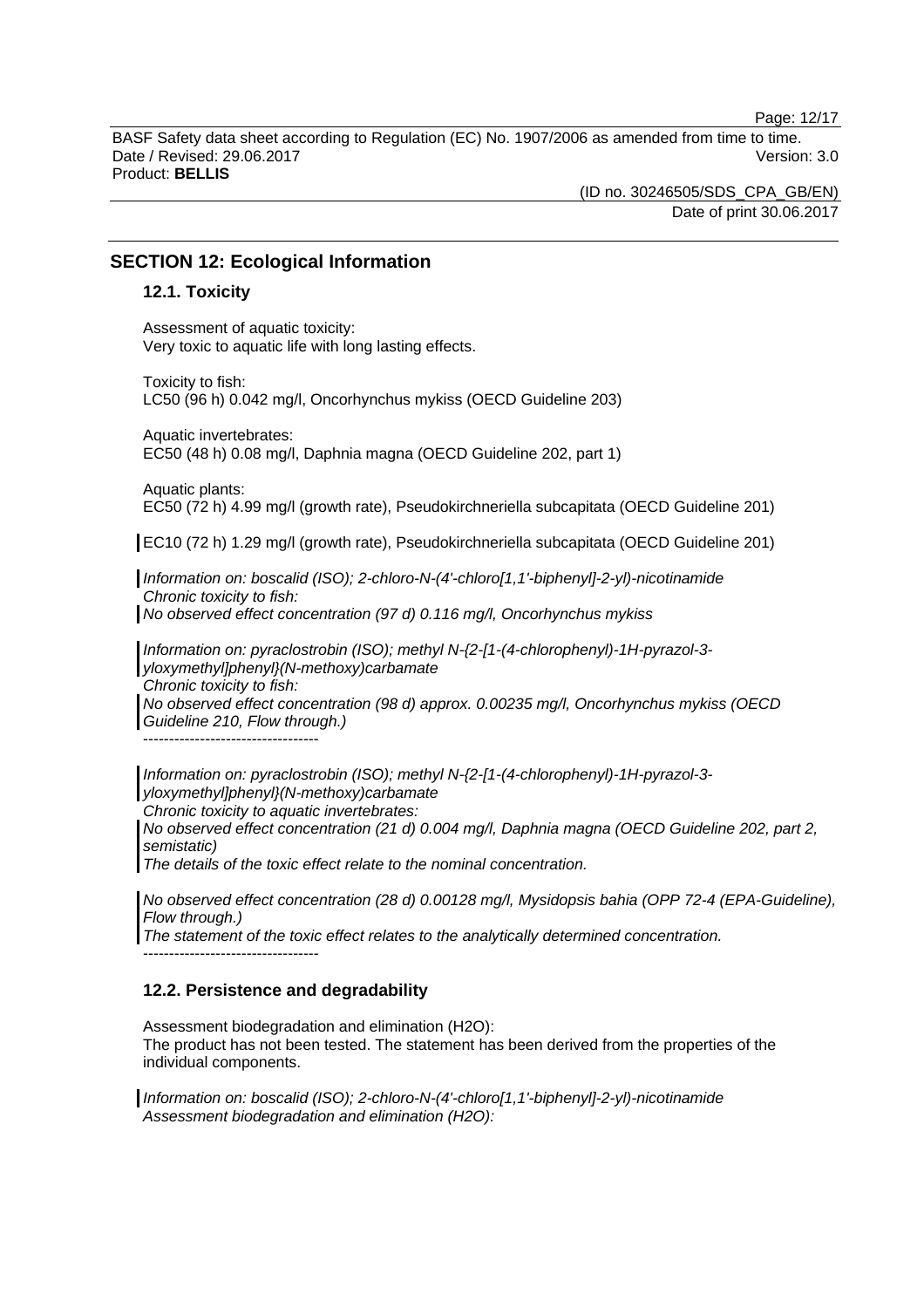Page: 13/17

BASF Safety data sheet according to Regulation (EC) No. 1907/2006 as amended from time to time. Date / Revised: 29.06.2017 **Version: 3.0** Product: **BELLIS** 

(ID no. 30246505/SDS\_CPA\_GB/EN)

Date of print 30.06.2017

*Not readily biodegradable (by OECD criteria).* 

*Information on: pyraclostrobin (ISO); methyl N-{2-[1-(4-chlorophenyl)-1H-pyrazol-3 yloxymethyl]phenyl}(N-methoxy)carbamate Assessment biodegradation and elimination (H2O): Not readily biodegradable (by OECD criteria).*  ----------------------------------

### **12.3. Bioaccumulative potential**

Assessment bioaccumulation potential: The product has not been tested. The statement has been derived from the properties of the individual components.

*Information on: boscalid (ISO); 2-chloro-N-(4'-chloro[1,1'-biphenyl]-2-yl)-nicotinamide Bioaccumulation potential: Bioconcentration factor: 57 - 70 (28 d), Oncorhynchus mykiss Does not accumulate in organisms.* 

*Information on: pyraclostrobin (ISO); methyl N-{2-[1-(4-chlorophenyl)-1H-pyrazol-3 yloxymethyl]phenyl}(N-methoxy)carbamate Bioaccumulation potential: Bioconcentration factor: 379 - 507, Oncorhynchus mykiss (OECD-Guideline 305) Accumulation in organisms is not to be expected.*  ----------------------------------

### **12.4. Mobility in soil**

Assessment transport between environmental compartments: Adsorption in soil: The product has not been tested. The statement has been derived from the properties of the individual components.

*Information on: boscalid (ISO); 2-chloro-N-(4'-chloro[1,1'-biphenyl]-2-yl)-nicotinamide Assessment transport between environmental compartments: Adsorption in soil: Following exposure to soil, adsorption to solid soil particles is probable, therefore contamination of groundwater is not expected.*

*Information on: pyraclostrobin (ISO); methyl N-{2-[1-(4-chlorophenyl)-1H-pyrazol-3 yloxymethyl]phenyl}(N-methoxy)carbamate Assessment transport between environmental compartments: Adsorption in soil: Following exposure to soil, adsorption to solid soil particles is probable, therefore contamination of groundwater is not expected.*

 $-$ 

### **12.5. Results of PBT and vPvB assessment**

The product does not contain a substance fulfilling the PBT (persistent/bioaccumulative/toxic) criteria or the vPvB (very persistent/very bioaccumulative) criteria.

### **12.6. Other adverse effects**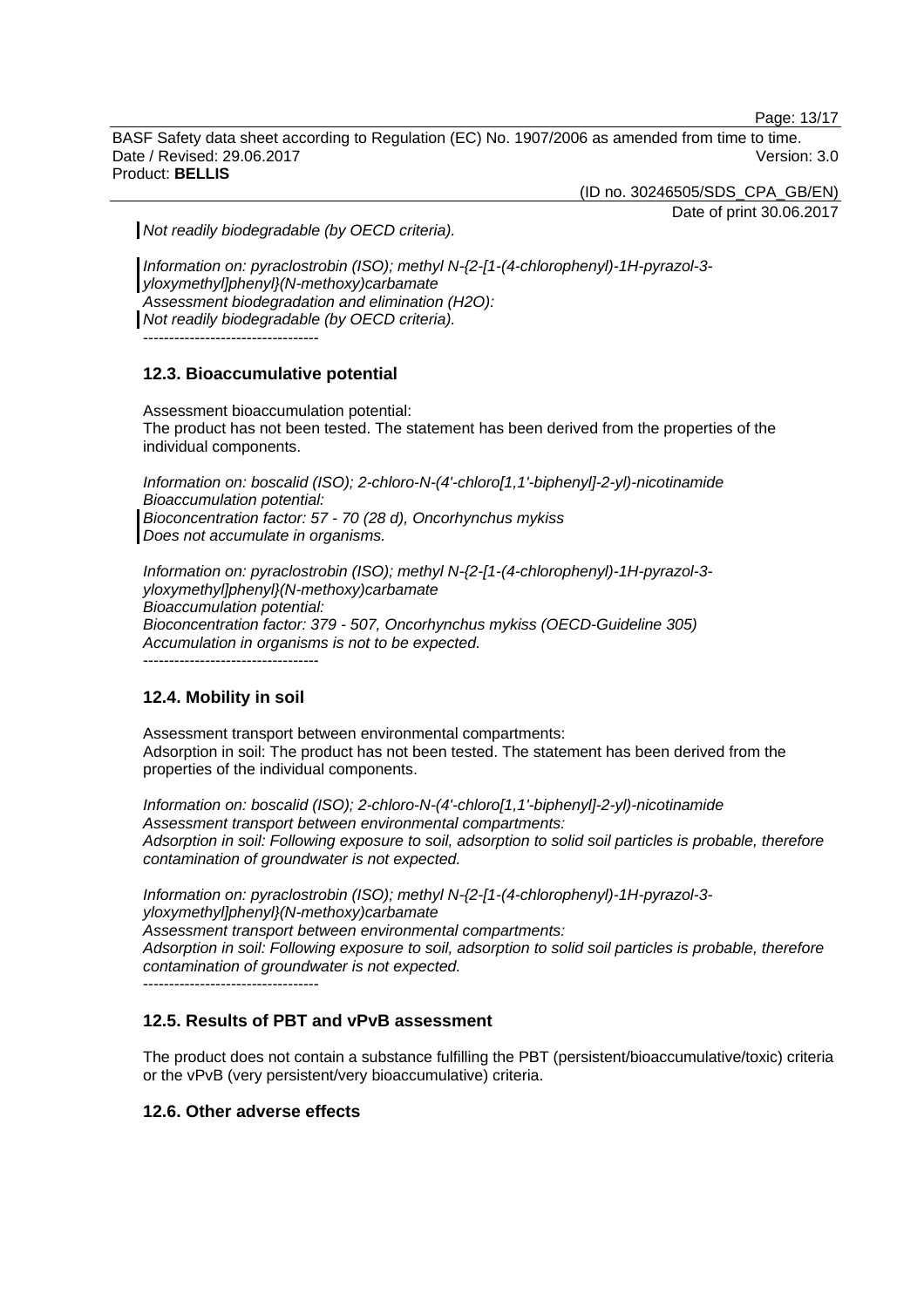Page: 14/17

BASF Safety data sheet according to Regulation (EC) No. 1907/2006 as amended from time to time. Date / Revised: 29.06.2017 Version: 3.0 Product: **BELLIS** 

(ID no. 30246505/SDS\_CPA\_GB/EN)

Date of print 30.06.2017

The product does not contain substances that are listed in Regulation (EC) 1005/2009 on substances that deplete the ozone layer.

### **12.7. Additional information**

Other ecotoxicological advice: Do not discharge product into the environment without control.

### **SECTION 13: Disposal Considerations**

### **13.1. Waste treatment methods**

Must be disposed of or incinerated in accordance with local regulations.

The UK Environmental Protection (Duty of Care) Regulations (EP) and amendments should be noted (United Kingdom).

This product and any uncleaned containers must be disposed of as hazardous waste in accordance with the 2005 Hazardous Waste Regulations and amendments (United Kingdom)

Contaminated packaging:

Contaminated packaging should be emptied as far as possible and disposed of in the same manner as the substance/product.

### **SECTION 14: Transport Information**

### **Land transport**

ADR

| UN number<br>UN proper shipping name:                                                                              | <b>UN3077</b><br>ENVIRONMENTALLY HAZARDOUS SUBSTANCE, SOLID, N.O.S.<br>(contains BOSCALID, PYRACLOSTROBIN) |
|--------------------------------------------------------------------------------------------------------------------|------------------------------------------------------------------------------------------------------------|
| Transport hazard class(es):<br>Packing group:<br>Environmental hazards:<br>Special precautions for<br>user:<br>RID | 9, EHSM<br>Ш<br>yes                                                                                        |
| UN number<br>UN proper shipping name:                                                                              | <b>UN3077</b><br>ENVIRONMENTALLY HAZARDOUS SUBSTANCE, SOLID, N.O.S.<br>(contains BOSCALID, PYRACLOSTROBIN) |
| Transport hazard class(es):<br>Packing group:<br>Environmental hazards:<br>Special precautions for                 | 9, EHSM<br>Ш<br>ves<br>None known                                                                          |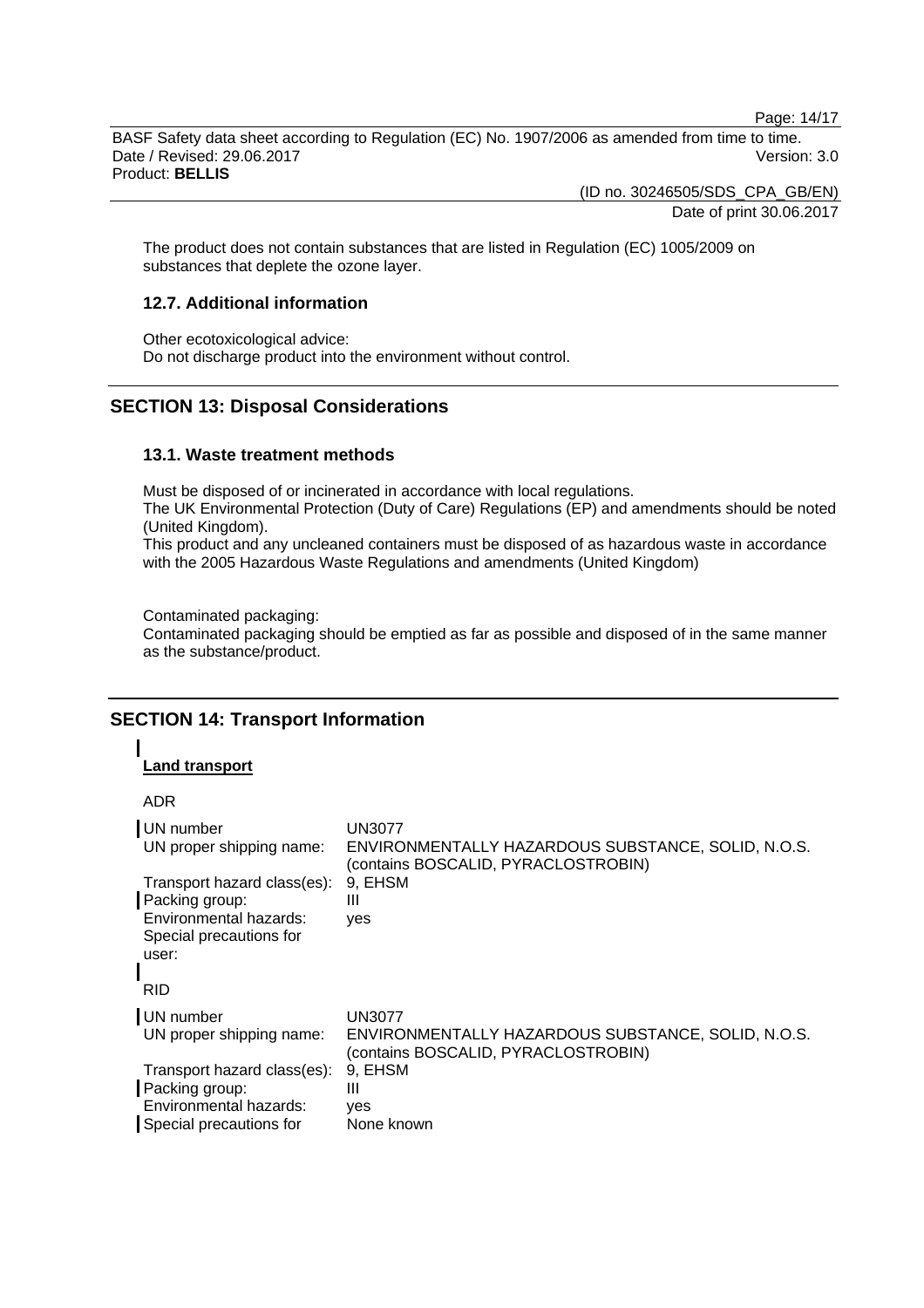Page: 15/17

BASF Safety data sheet according to Regulation (EC) No. 1907/2006 as amended from time to time. Date / Revised: 29.06.2017 Product: **BELLIS** 

(ID no. 30246505/SDS\_CPA\_GB/EN)

Date of print 30.06.2017

user:

### **Inland waterway transport**

ADN

| UN number<br>UN proper shipping name:                                                                               | UN3077<br>ENVIRONMENTALLY HAZARDOUS SUBSTANCE, SOLID, N.O.S.<br>(contains BOSCALID, PYRACLOSTROBIN) |
|---------------------------------------------------------------------------------------------------------------------|-----------------------------------------------------------------------------------------------------|
| Transport hazard class(es): 9, EHSM<br>Packing group:<br>Environmental hazards:<br>Special precautions for<br>user: | Ш<br>ves<br>None known                                                                              |

Transport in inland waterway vessel Not evaluated

### **Sea transport**

IMDG

| UN number:<br>UN proper shipping name: | <b>UN 3077</b><br>ENVIRONMENTALLY HAZARDOUS SUBSTANCE, SOLID, N.O.S.<br>(contains BOSCALID, PYRACLOSTROBIN) |
|----------------------------------------|-------------------------------------------------------------------------------------------------------------|
| Transport hazard class(es):            | 9. EHSM                                                                                                     |
| Packing group:                         | Ш                                                                                                           |
| Environmental hazards:                 | ves                                                                                                         |
|                                        | Marine pollutant: YES                                                                                       |
| Special precautions for                | None known                                                                                                  |
| user:                                  |                                                                                                             |
|                                        |                                                                                                             |

### **Air transport**

IATA/ICAO

| UN number:                          | UN 3077                                                                                   |
|-------------------------------------|-------------------------------------------------------------------------------------------|
| UN proper shipping name:            | ENVIRONMENTALLY HAZARDOUS SUBSTANCE, SOLID, N.O.S.<br>(contains BOSCALID, PYRACLOSTROBIN) |
| Transport hazard class(es): 9, EHSM |                                                                                           |
| Packing group:                      | Ш                                                                                         |
| Environmental hazards:              | ves                                                                                       |
| Special precautions for             | None known                                                                                |
| user:                               |                                                                                           |

### **14.1. UN number**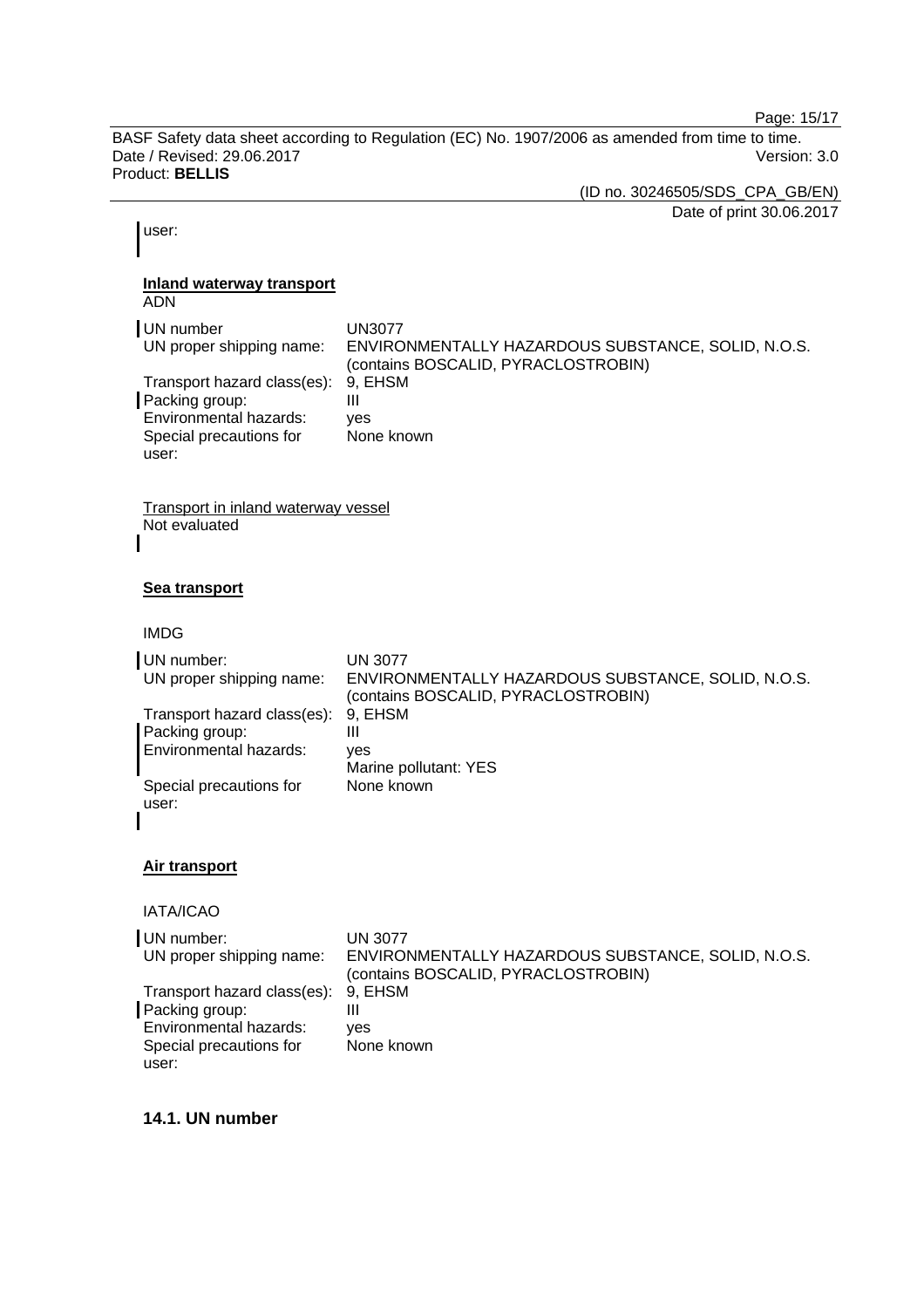Page: 16/17

BASF Safety data sheet according to Regulation (EC) No. 1907/2006 as amended from time to time. Date / Revised: 29.06.2017 Version: 3.0 Product: **BELLIS** 

(ID no. 30246505/SDS\_CPA\_GB/EN)

Date of print 30.06.2017

See corresponding entries for "UN number" for the respective regulations in the tables above.

### **14.2. UN proper shipping name**

See corresponding entries for "UN proper shipping name" for the respective regulations in the tables above.

### **14.3. Transport hazard class(es)**

See corresponding entries for "Transport hazard class(es)" for the respective regulations in the tables above.

### **14.4. Packing group**

See corresponding entries for "Packing group" for the respective regulations in the tables above.

### **14.5. Environmental hazards**

See corresponding entries for "Environmental hazards" for the respective regulations in the tables above.

#### **14.6. Special precautions for user**

See corresponding entries for "Special precautions for user" for the respective regulations in the tables above.

### **14.7. Transport in bulk according to Annex II of MARPOL and the IBC Code**

| Regulation:         | Not evaluated |
|---------------------|---------------|
| Shipment approved:  | Not evaluated |
| Pollution name:     | Not evaluated |
| Pollution category: | Not evaluated |
| Ship Type:          | Not evaluated |

#### **Further information**

This product is subject to the most recent edition of "The Carriage of Dangerous Goods and Use of Transportable Pressure Equipment Regulations" and their amendments (United Kingdom).

### **SECTION 15: Regulatory Information**

### **15.1. Safety, health and environmental regulations/legislation specific for the substance or mixture**

If other regulatory information applies that is not already provided elsewhere in this safety data sheet, then it is described in this subsection.

This product is classified under the European CLP Regulation. (United Kingdom) The data should be considered when making any assessment under the Control of Substances Hazardous to Health Regulations (COSHH), and related guidance, for example, 'COSHH Essentials' (United Kingdom).

This product may be subject to the Control of Major Accident Hazards Regulations (COMAH), and amendments if specific threshold tonnages are exceeded (United Kingdom).